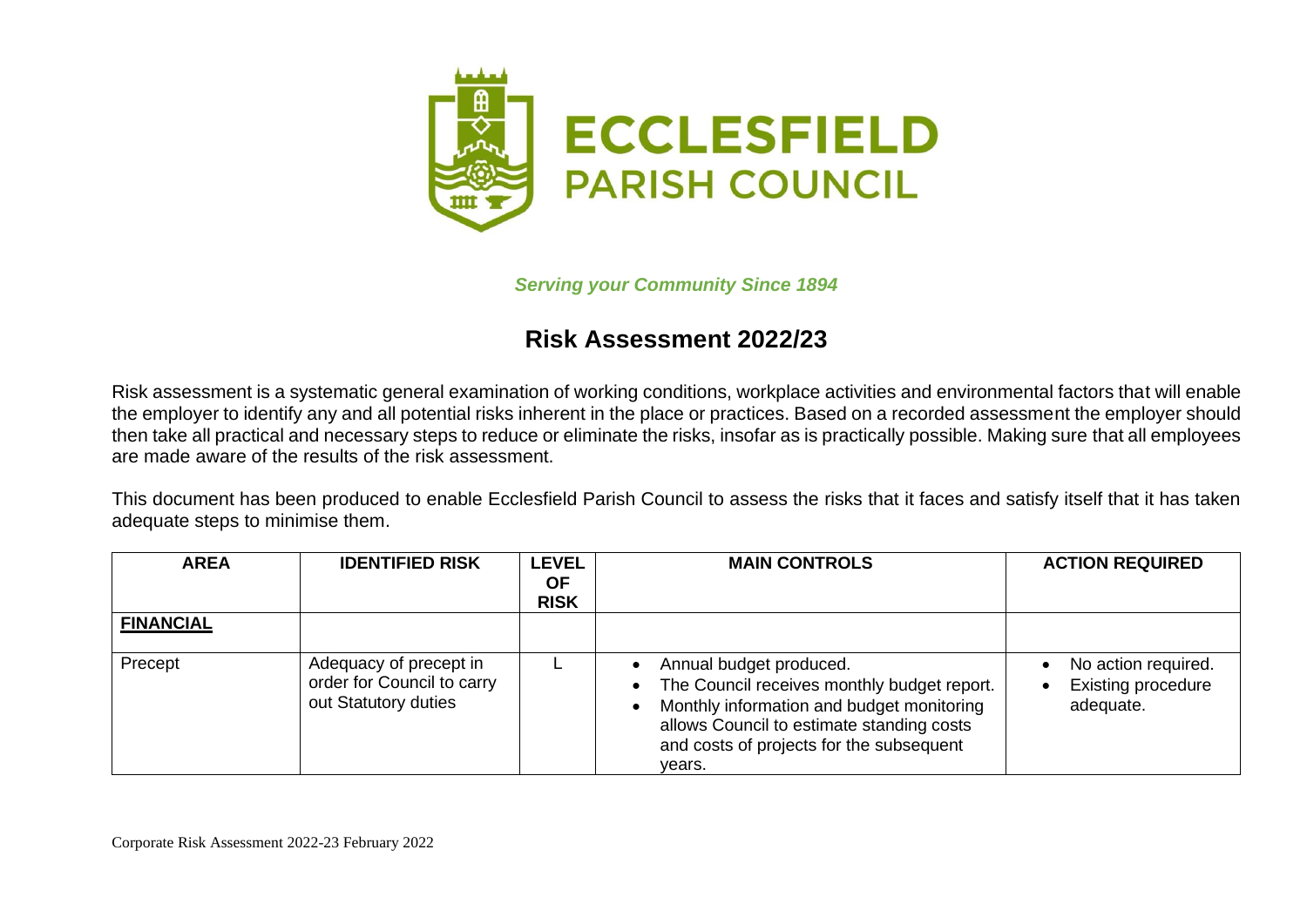| <b>Financial Records</b>            | Inadequate records<br>leading to financial<br>irregularities               | L | Financial Regulations sets out requirement<br>for production of records at meetings.<br>Monthly information and budget monitoring.<br>$\bullet$<br>Adequacy checked as part of internal and<br>external audits.                                                                                                                                                | No action required.<br><b>Existing procedure</b><br>adequate. |
|-------------------------------------|----------------------------------------------------------------------------|---|----------------------------------------------------------------------------------------------------------------------------------------------------------------------------------------------------------------------------------------------------------------------------------------------------------------------------------------------------------------|---------------------------------------------------------------|
| Bank and banking                    | Inadequate checks/ bank<br>mistakes                                        | L | Financial Regulations set out setting out<br>$\bullet$<br>banking requirements and controls in place<br>for electronic banking.<br>Monthly bank reconciliation statement.<br>All electronic payments made by at least two<br>members of staff.<br>All payments reported to Council and<br>published on website.<br>Adequacy checked as part of internal audit. | No action required.<br><b>Existing procedure</b><br>adequate. |
| Reporting and<br>Auditing           | Communication of<br>information                                            | L | Financial matters are a regular item on the<br>$\bullet$<br>Agenda of the Council monthly meeting.<br>Monthly checks by Councillors.<br>Adequacy checked as part of internal and<br>external audits.                                                                                                                                                           | No action required.<br><b>Existing procedure</b><br>adequate. |
| Wages and<br>associated costs       | Salaries paid incorrectly<br>Incorrect HMRC NI and<br><b>PAYE</b> payments | L | Salary payments included in monthly<br>$\bullet$<br>invoices listed for payment<br>Payments checked and authorised by<br>designated Councillor.<br>HMRC payments included in monthly<br>invoices listed for payment checked by<br>designated Councillor.<br>Adequacy Checked as part of internal and<br>$\bullet$<br>external audit.                           | No action required.<br><b>Existing procedure</b><br>adequate. |
| <b>Best Value</b><br>Accountability | Work awarded incorrectly.<br>Overspend on services                         | L | Parish Council procedure (as per Financial<br>Regulations) to seek 3 quotes for all work<br>estimated to cost over £100.<br>For major projects, competitive tendering<br>process would be initiated (as per Financial<br>Regulations).                                                                                                                         | No action required.<br><b>Existing procedure</b><br>adequate  |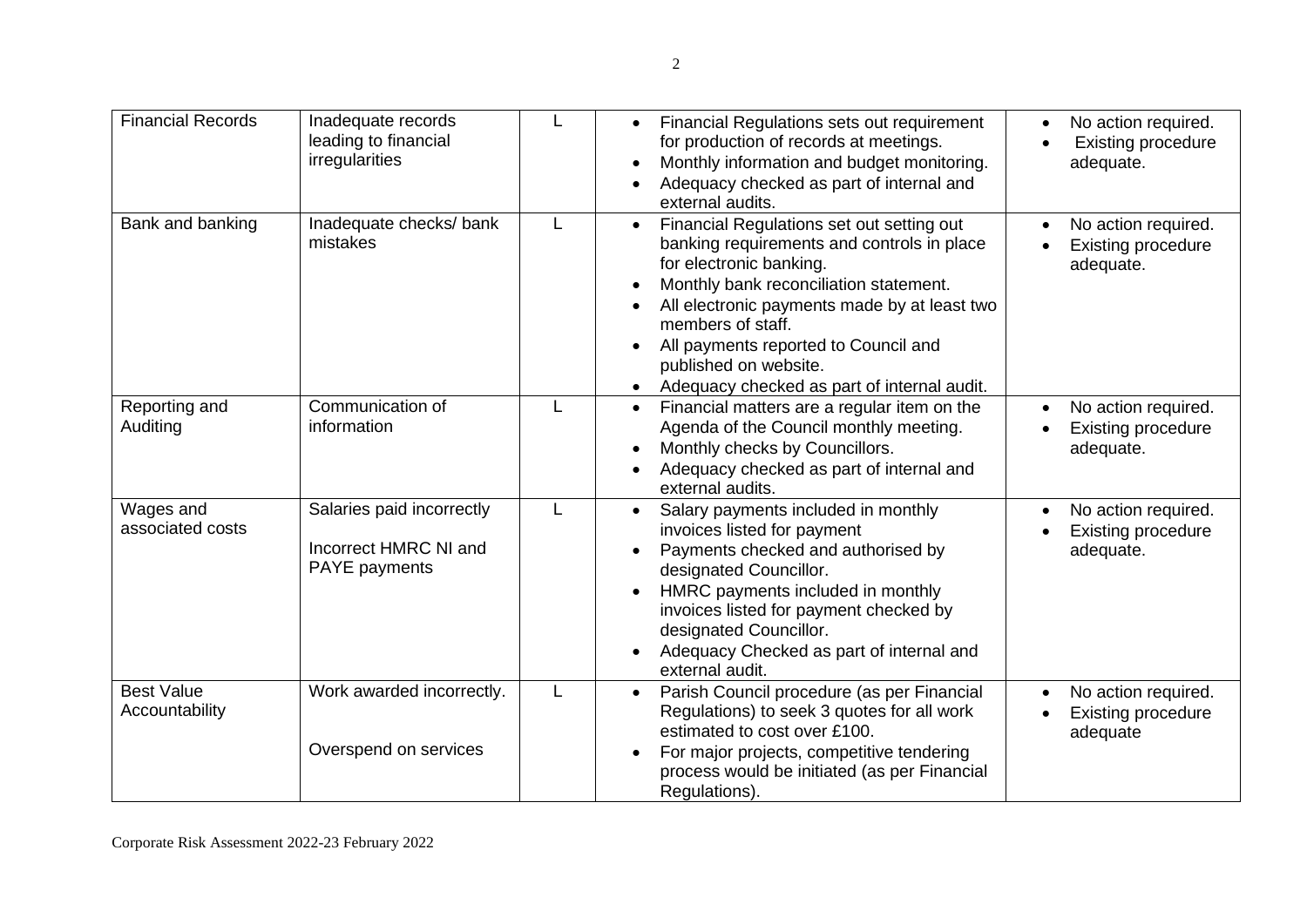|                                    |                                                                                                 |   | Adequacy checked as part of internal and<br>$\bullet$<br>external audit.                                                                                                                                                                                                                                                                                       |                                                                        |
|------------------------------------|-------------------------------------------------------------------------------------------------|---|----------------------------------------------------------------------------------------------------------------------------------------------------------------------------------------------------------------------------------------------------------------------------------------------------------------------------------------------------------------|------------------------------------------------------------------------|
| <b>VAT</b>                         | Unclaimed VAT refunds                                                                           |   | Refunds from HMRC for reclaimed VAT<br>$\bullet$<br>noted in lists of monthly income.<br>VAT incurred displayed in separate column<br>in cash book.<br>Adequacy checked as part of internal and<br>external audit.                                                                                                                                             | No action required.<br><b>Existing procedure</b><br>adequate.          |
| <b>EMPLOYMENT</b><br><b>ISSUES</b> |                                                                                                 |   |                                                                                                                                                                                                                                                                                                                                                                |                                                                        |
| Working hours                      | Over payment of wages<br>for hours worked                                                       | L | Council has responsibility for monitoring of<br>$\bullet$<br>hours worked for all employees.<br>Payments checked and authorised by<br>designated Councillor.<br>Time sheets submitted to clerk<br>Wage cost submitted on a monthly basis as<br>invoices to be presented for payment.                                                                           | No action required.<br><b>Existing procedure</b><br>adequate.          |
| Working conditions                 | Council non-compliant<br>with contractual<br>obligations; leading to<br>discontented workforce. | M | Regular reviews of staff performance and<br>working relationship with the Council.                                                                                                                                                                                                                                                                             | No action required.<br><b>Existing procedure</b><br>adequate.          |
| <b>Health and Safety</b>           | Injury to staff in the<br>working environment                                                   | M | Provision of regular reviews of staff working<br>$\bullet$<br>procedures, risks involved and adequate<br>direction on the safe use of any equipment<br>required to undertake roles.<br>Established procedures as per Health and<br>Safety policy.<br>Designated Health and Safety lead officer.<br>Regular (at least annual) reports to Staffing<br>Committee. | Continue programme<br>of regular training to<br>councillors and staff. |
| Fraud                              | Fraud by employees                                                                              |   | Requirements of Fidelity Guarantee within<br>$\bullet$<br>insurance provision.                                                                                                                                                                                                                                                                                 | No action required.<br><b>Existing procedure</b><br>adequate.          |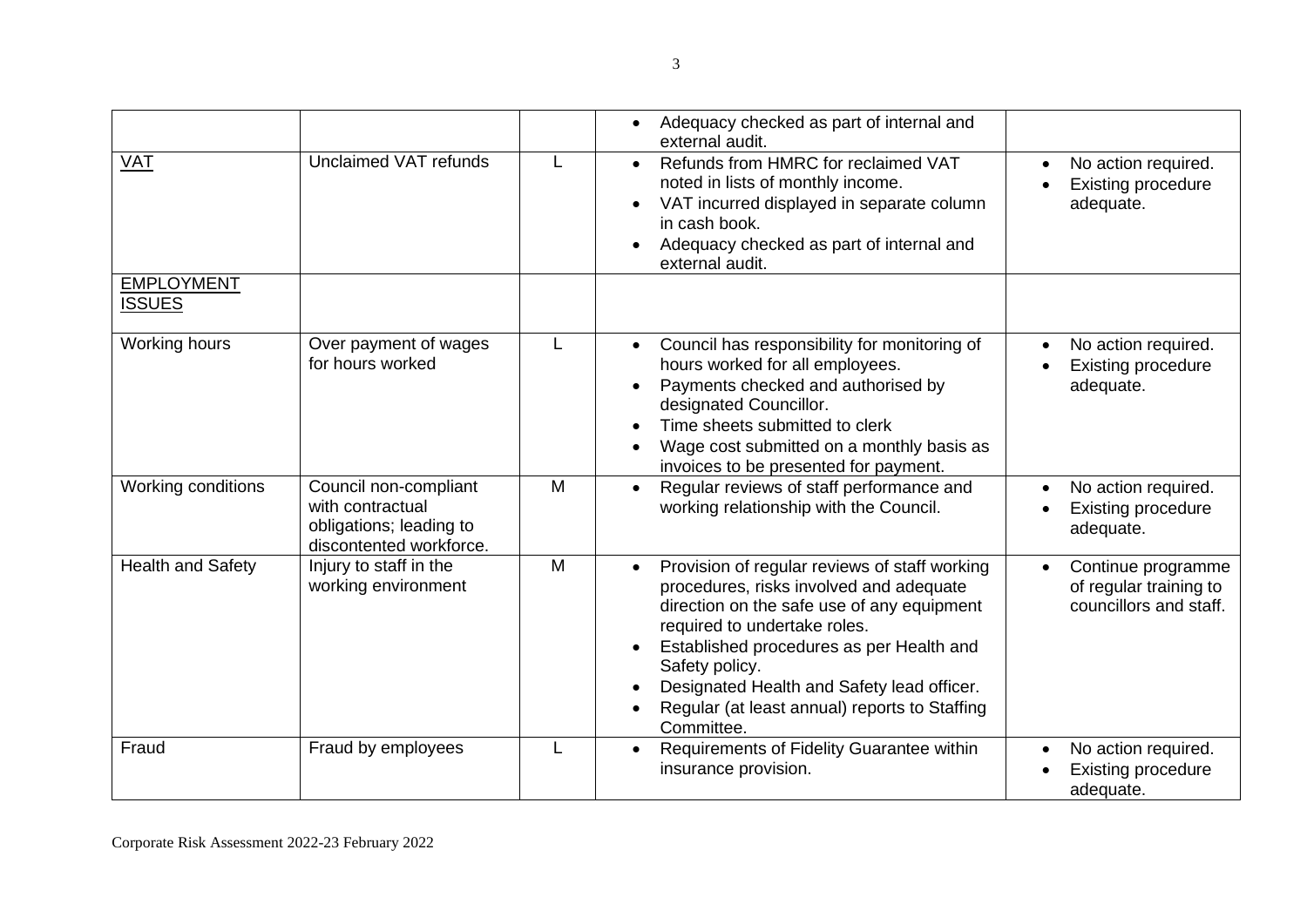| <b>INSURANCE</b><br><b>PROVISION</b>                 |                                                                                                                                |   | Regular checks and internal controls on<br>$\bullet$<br>financial activity.<br>Adequacy checked as part of internal audit.<br>All electronically payments witnessed by two<br>members of staff.                                                                                                                                                                               |                                                               |
|------------------------------------------------------|--------------------------------------------------------------------------------------------------------------------------------|---|-------------------------------------------------------------------------------------------------------------------------------------------------------------------------------------------------------------------------------------------------------------------------------------------------------------------------------------------------------------------------------|---------------------------------------------------------------|
| Adequacy                                             | Insurance provision<br>inadequate for the risk<br>identified                                                                   | L | Annual review is undertaken of all insurance<br>arrangements.<br>Adequacy checked as part of internal audit.<br>$\bullet$                                                                                                                                                                                                                                                     | No action required.<br><b>Existing procedure</b><br>adequate. |
| Cost                                                 | Best value practice not<br>undertaken                                                                                          | L | Cost of insurance provision and service<br>$\bullet$<br>provided by said provider reviewed annually.                                                                                                                                                                                                                                                                          | No action required.<br><b>Existing procedure</b><br>adequate. |
| FREEDOM OF<br><b>INFORMATION</b><br><b>PROVISION</b> | Non-compliance with<br>Freedom of Information<br>Act statutory requirements                                                    | L | Council has Model Publication scheme<br>available on website and hard copy from the<br><b>Clerk</b><br>Freedom of Information Request Policy.                                                                                                                                                                                                                                 | No action required.<br><b>Existing procedure</b><br>adequate. |
| <b>DATA PROTECTION</b>                               | Non-compliance with Data<br><b>Protection Act and GDPR</b><br>statutory requirements for<br>registration as data<br>controller | L | Clerk/staff and members undertaken<br>$\bullet$<br>training.<br>Council registered with ICO as a Data<br>Controller.<br>Data/information audit complete and<br>reviewed regularly.<br>Privacy notices available on website.<br>$\bullet$<br>Policy for review of consents in place.<br>Retention and disposal policy adopted.<br>Security Incident Procedure/policy in place. | No action required.<br><b>Existing procedure</b><br>adequate. |
| <b>ANNUAL RETURN</b><br>(HMRC)                       | Submission within time<br>limits to avoid financial<br>penalties                                                               |   | <b>Employers Annual Return to HMRC</b><br>$\bullet$<br>completed and submitted online within the<br>required time frame by Clerk/RFO.                                                                                                                                                                                                                                         | No action required.<br><b>Existing procedure</b><br>adequate. |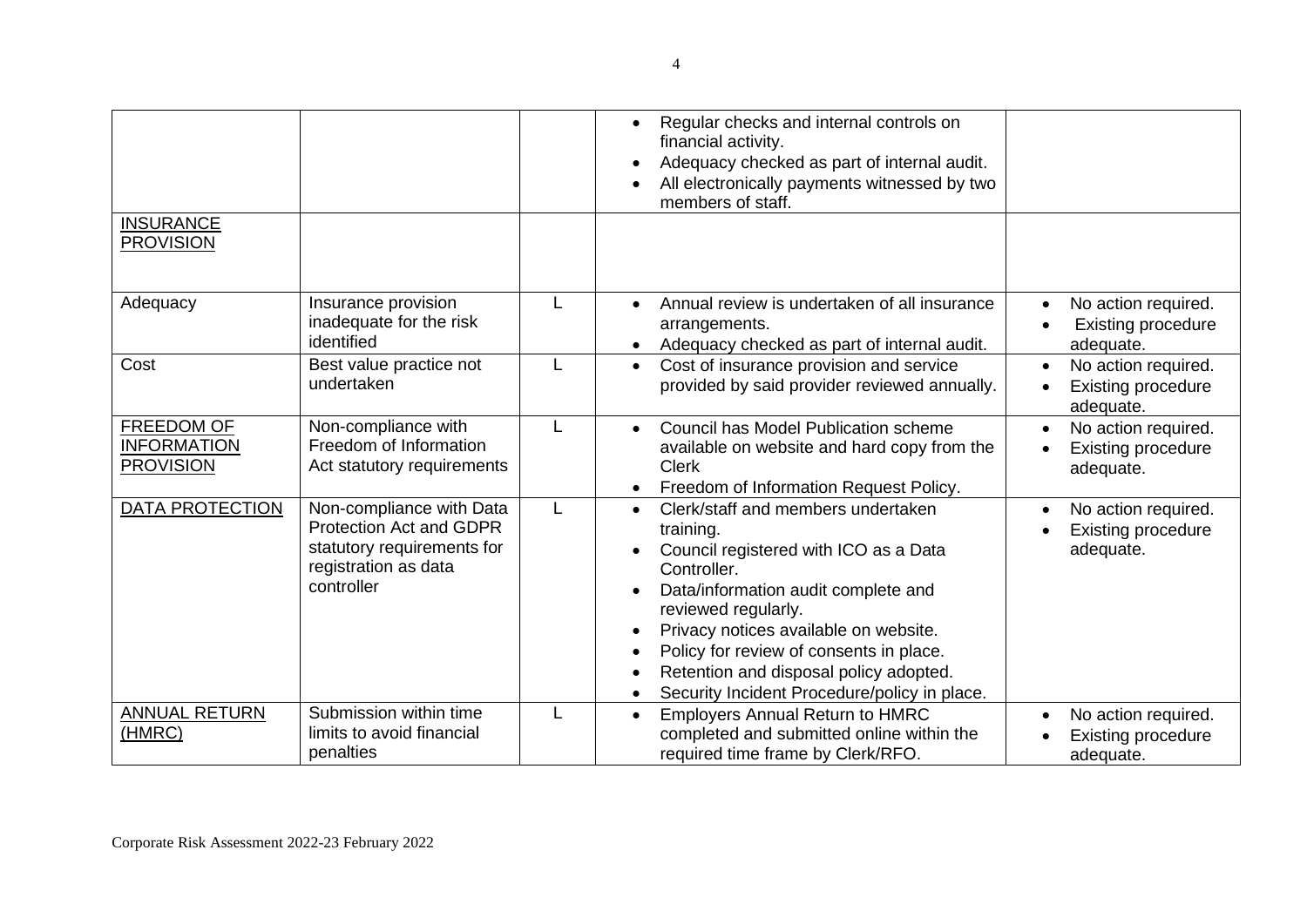| <b>ANNUAL RETURN</b><br><b>(TO EXTERNAL</b><br><b>AUDITORS)</b>                | Submission within time<br>limits to avoid financial<br>penalties                                    |   | Figures for Annual return presented to<br>$\bullet$<br>Council for approval and signing<br>Subsequently sent to internal auditor for<br>completion and signing before being sent for<br><b>External Audit.</b>                                                                                                                                                                                                              | No action required.<br><b>Existing procedure</b><br>adequate.                |
|--------------------------------------------------------------------------------|-----------------------------------------------------------------------------------------------------|---|-----------------------------------------------------------------------------------------------------------------------------------------------------------------------------------------------------------------------------------------------------------------------------------------------------------------------------------------------------------------------------------------------------------------------------|------------------------------------------------------------------------------|
| <b>LEGAL POWERS</b>                                                            | Illegal activity and/or<br>payments                                                                 |   | All actions of the Parish Council noted in<br>$\bullet$<br>Minutes presented to all members.<br>All resolutions for payment resolved at<br>$\bullet$<br>monthly meetings of Council.<br>Council has General Power of Competence<br>$\bullet$                                                                                                                                                                                | No action required.<br><b>Existing procedure</b><br>adequate.                |
| <b>STATUTORY</b><br><b>OBLIGATIONS</b><br><b>REGARDING</b><br><b>DOCUMENTS</b> | Accuracy and legality of<br>notices, agendas, Minutes                                               | L | Minutes produced in the prescribed manner<br>$\bullet$<br>by the Clerk and adhere to legal<br>requirements.<br>Minutes are approved, signed and dated at<br>$\bullet$<br>the next meeting of the Council/Committee.<br>Agendas and notices are produced in the<br>$\bullet$<br>prescribed manner by the Clerk and adhere<br>to legal requirements.<br>Agendas and notices are displayed<br>according to legal requirements. | Consider purchase<br>of fire-proof safe for<br>storage of signed<br>minutes. |
| <b>MEMBERS</b><br><b>INTERESTS</b>                                             | Non-registration of<br><b>Disclosable Pecuniary</b><br>interests leading to<br>criminal prosecution |   | Request for all members to declare any<br>$\bullet$<br>interests in business to be considered at all<br>meetings.<br>Registration of interests by members on<br>prescribed SCC form.<br>Responsibility of individual member to<br>$\bullet$<br>declare said interests.<br>Register of interests forms displayed on<br>Council website.                                                                                      | No action required.<br><b>Existing procedure</b><br>adequate.                |
| <b>ASSETS</b><br><b>MAINTENANCE</b>                                            | Loss or damage.<br>Risk damage to third party                                                       | L | Annual review of assets undertaken for both<br>insurance provision and externa/internal<br>audit requirements.<br>Monthly agenda items - assets considered<br>by council on a monthly basis.                                                                                                                                                                                                                                | No action required.<br><b>Existing procedure</b><br>adequate.                |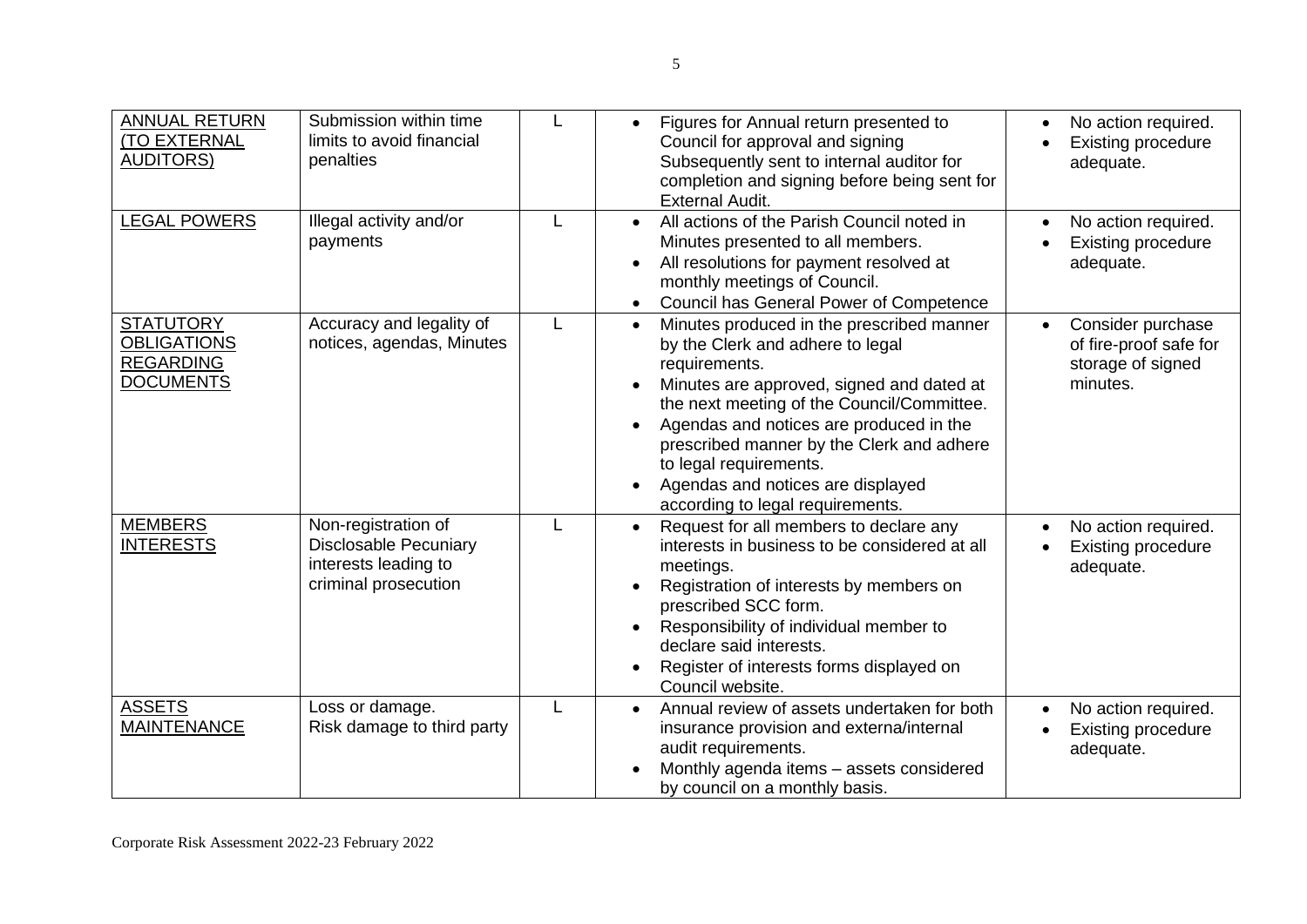| i) Community Hall<br>(temporarily closed)                  | Damage to equipment.<br>Risk to third parties | L | Regular operational and maintenance<br>$\bullet$<br>checks/inspections undertaken by qualified<br>contractor.<br>At least weekly inspections by Council staff.<br>$\bullet$<br>Clerk possesses emergency powers to deal<br>with urgent repairs.<br>Public Liability insurance in place.<br>$\bullet$<br>Out of emergency contact arrangements in<br>place.<br>All hall users sign a contract/agreement<br>setting out expectations and requirements. | No action required.<br><b>Existing procedure</b><br>adequate.                        |
|------------------------------------------------------------|-----------------------------------------------|---|------------------------------------------------------------------------------------------------------------------------------------------------------------------------------------------------------------------------------------------------------------------------------------------------------------------------------------------------------------------------------------------------------------------------------------------------------|--------------------------------------------------------------------------------------|
| ii) Chapeltown Toilets                                     | Damage to equipment.<br>Risk to third parties | L | Regular operational and maintenance<br>checks/inspections undertaken by qualified<br>contractor.<br>Council has a designated lead councillor<br>including periodic checks.<br>Clerk possesses emergency powers to deal<br>with urgent repairs.<br>Public Liability insurance in place.<br>$\bullet$<br>Out of emergency contact arrangements in<br>place.                                                                                            | No action required.<br><b>Existing procedure</b><br>adequate.                        |
| iii) Notice<br>boards/benches                              | Damage to equipment.<br>Risk to third parties | L | Regular operational and maintenance<br>checks/inspections undertaken by qualified<br>contractor.<br>Clerk possesses emergency powers to deal<br>with urgent repairs.<br>Notice board and bench provision<br>considered by council on at least an annual<br>basis.<br>Public Liability insurance in place.                                                                                                                                            | Consider designated<br>lead councillor for<br>each one including<br>periodic checks. |
| iv) Open spaces<br>trees, including<br><b>Sussex Place</b> | Damage to equipment.<br>Risk to third parties | L | Weekly operational and maintenance<br>checks/inspections undertaken by qualified<br>contractor.                                                                                                                                                                                                                                                                                                                                                      | No action required.<br><b>Existing procedure</b><br>adequate.                        |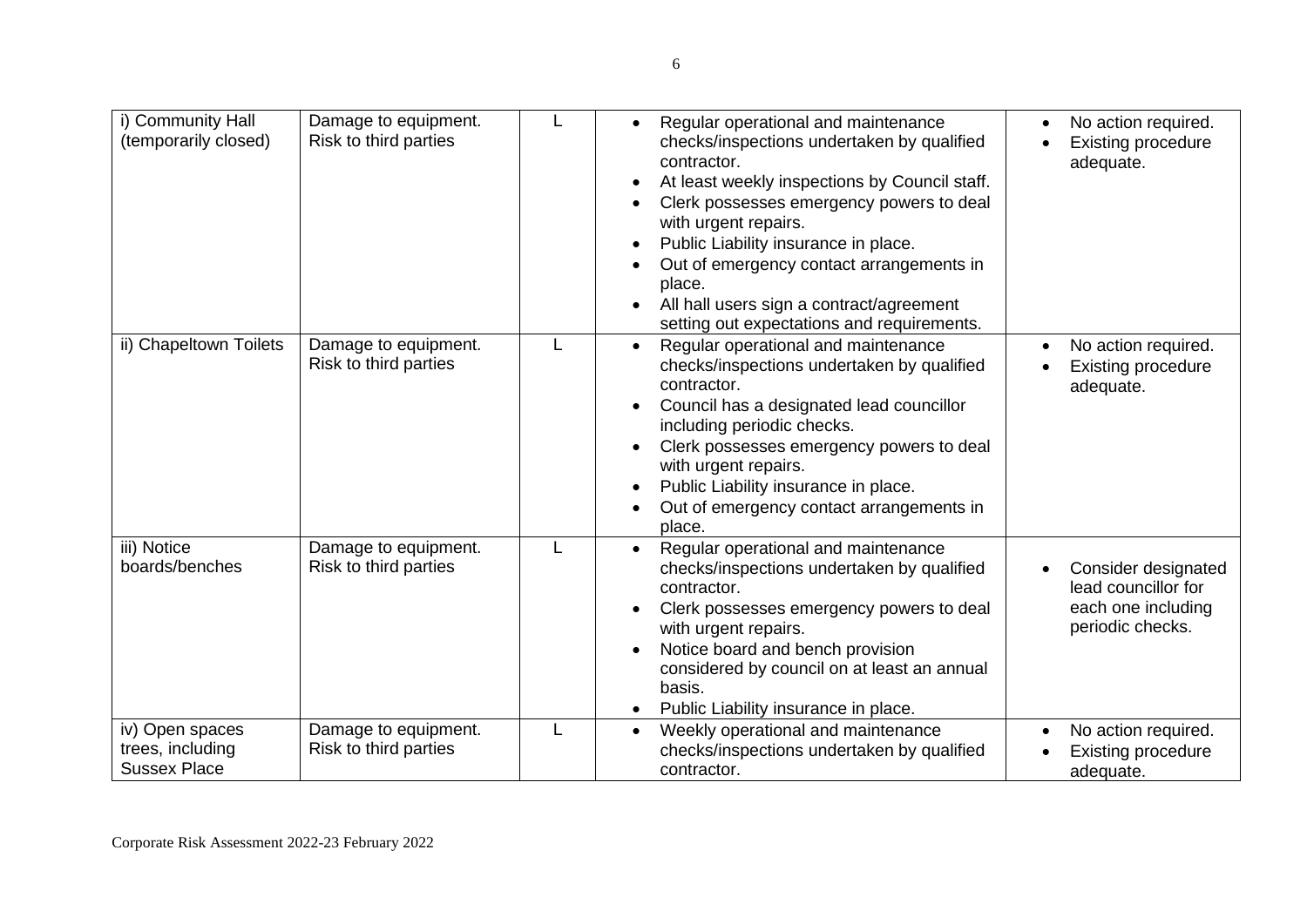| <b>ASSETS</b>             | Poor performance of<br>assets                                                                                                     | L      | Clerk possesses emergency powers to deal<br>$\bullet$<br>with urgent maintenance work.<br>Considered by Council on an annual basis.<br>Public Liability insurance in place.<br>All assets owned by Parish Council are<br>$\bullet$<br>regularly reviewed.<br>All repairs and relevant expenditure<br>authorised in accordance with correct<br>procedures of the Parish Council.<br>All assets insured.<br>Insurance provision reviewed annually. | No action required.<br><b>Existing procedure</b><br>adequate.                              |
|---------------------------|-----------------------------------------------------------------------------------------------------------------------------------|--------|--------------------------------------------------------------------------------------------------------------------------------------------------------------------------------------------------------------------------------------------------------------------------------------------------------------------------------------------------------------------------------------------------------------------------------------------------|--------------------------------------------------------------------------------------------|
| <b>MEETING LOCATION</b>   | Premises inadequate for<br>needs of Council and<br>inaccessible for members<br>of the public                                      | L      | All meetings of Ecclesfield Parish Council<br>$\bullet$<br>are either held in Council or another venue,<br>which has adequate facilities for the hosting<br>of meetings and can be conveniently access<br>by car, foot etc.<br>Ensure that they fully DDA adequate.                                                                                                                                                                              | Action is being taken<br>to ensure that the<br>Council Offices are<br>fully DDA compliant. |
| <b>COUNCIL RECORDS</b>    |                                                                                                                                   |        |                                                                                                                                                                                                                                                                                                                                                                                                                                                  |                                                                                            |
| Paper Records             | Loss of essential records<br>through theft and/or fire<br>damage.<br>Council Minutes, leases<br>and historical<br>correspondence. | L<br>L | All pre-2000 Parish Council Minutes are<br>archived at central library all other minutes,<br>leases and historical correspondence are<br>stored in lockable metal cabinet.<br>Post 2020 all important paper documents<br>are scanned and stored electronically.                                                                                                                                                                                  | Consider the<br>purchase of a fire-<br>proof secure cabinet.                               |
|                           | Financial records.                                                                                                                | L      |                                                                                                                                                                                                                                                                                                                                                                                                                                                  |                                                                                            |
| <b>Electronic Records</b> | Loss through; theft, fire<br>damage or corruption of<br>computer                                                                  | L      | Parish Council electronic records are stored<br>$\bullet$<br>on a secure cloud system.<br>Backups of electronic data are made at<br>regular interval.<br>Monthly inspection of Council's systems.                                                                                                                                                                                                                                                | No action required.<br><b>Existing procedure</b><br>adequate.                              |